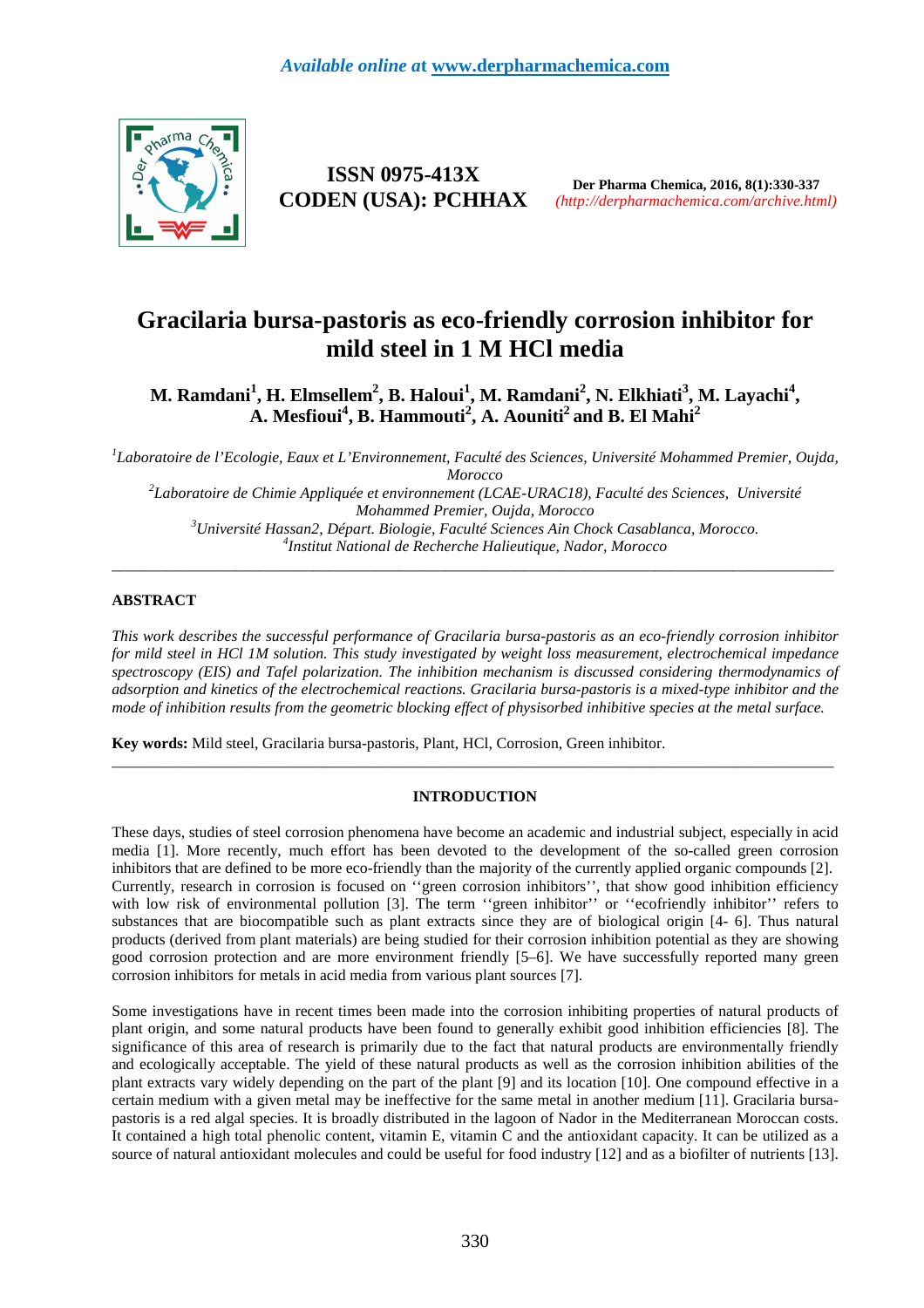To the best of our knowledge, there is no previous report on the study of the corrosion inhibitive effect of Gracilaria bursa-pastoris extract.

*\_\_\_\_\_\_\_\_\_\_\_\_\_\_\_\_\_\_\_\_\_\_\_\_\_\_\_\_\_\_\_\_\_\_\_\_\_\_\_\_\_\_\_\_\_\_\_\_\_\_\_\_\_\_\_\_\_\_\_\_\_\_\_\_\_\_\_\_\_\_\_\_\_\_\_\_\_*

The objective of this work is to study the influence of Gracilaria bursa-pastoris on the corrosion of mild steel in 1M HCl acid medium at different concentrations of inhibitor by electrochemical measurements: weight loss, polarization curve and electrochemical impedance spectroscopy.

# **MATERIALS AND METHODS**

# **2.1. Solutions and samples preparation:**

Corrosion experiments were performed on mild steel specimens (Coupons were cut into  $1.5 \times 1.5 \times 0.05$  cm3 dimensions) with weight percentage composition as follows:  $(0.09\% \text{ P}, 0.01 \% \text{ Al}, 0.38 \% \text{ Si}, 0.05 \% \text{ Mn}, 0.21 \% \text{ C},$ 0.05 % S and Fe balance). Specimens were wet-ground using emery paper from grade 400 to 1200; rinsed with distilled water, degreased with acetone and dried with warm air before use.

The aggressive solutions of 1.0 M HCl were prepared by dilution of an analytical grade 37% HCl with double distilled water. Reed algae Gracilaria bursa-pastoris was collected from Nador lagoon (Figure 1) in May 2015. The algal species was identified by Professor N. Elkhiati (Faculty of Sciences Ain Chock, seaweed group, Casablanca, Morocco).



**Figure 1: sampled from Nador lagoon in Mediterranean Moroccan costs** 

In the laboratory, the algae was carefully cleaned, washed several times with tap water, distilled water, then dried at 40°C, ground and kept in dark. Different inhibitor concentrations (0.125, 0.25, 0.5 and 1  $g$ /l) were prepared from the algae powder by dissolving the required amount of Gracilaria bursa-pastoris in 100 mL of 1 M HCl with stirring at room temperature. 100 mL of 1 M HCl without inhibitor was used as blank test solution.



**Figure 2: Gracilaria bursa-pastoris, a) plant, b) powder** 

# **2.2. Gravimetric measurements:**

Gravimetric measurements are carried out in a double walled glass cell equipped with a thermostated cooling condenser. The solution volume is 100 cm<sup>3</sup>. The immersion time for the weight loss is 6 h at  $(308\pm1)$  K. In order to get good reproducibility, experiments were carried out in duplicate. The average weight loss was obtained. The corrosion rate (v) is calculated using the following equation: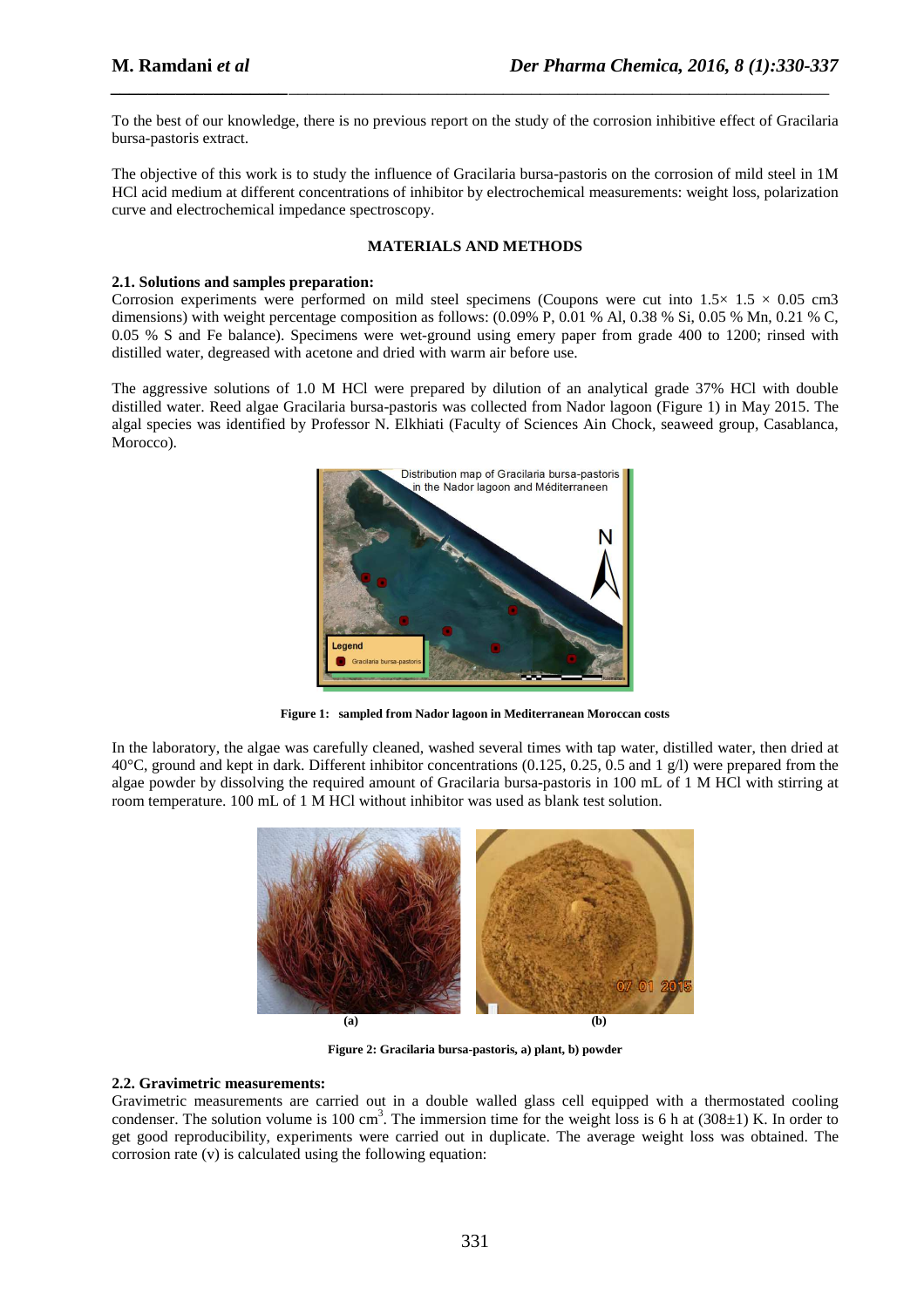$$
v = \frac{w}{st} \tag{1}
$$

Where: w is the average weight loss, S the total area, and t is immersion time. With the corrosion rate calculated, the inhibition efficiency (Ew) is determined as follows:

*\_\_\_\_\_\_\_\_\_\_\_\_\_\_\_\_\_\_\_\_\_\_\_\_\_\_\_\_\_\_\_\_\_\_\_\_\_\_\_\_\_\_\_\_\_\_\_\_\_\_\_\_\_\_\_\_\_\_\_\_\_\_\_\_\_\_\_\_\_\_\_\_\_\_\_\_\_*

$$
Ew\% = \frac{v0 - v}{V0}X100\tag{2}
$$

Where: V0 and V are, respectively, the values of corrosion rate with and without inhibitor

#### **2.3. Electrochemical measurements:**

The electrochemical study was carried out using a potentiostat PGZ100 piloted by Volta master soft-ware. This potentiostat is connected to a cell with three electrode thermostats with double wall. A saturated calomel electrode (SCE) and platinum electrode were used as reference and auxiliary electrodes, respectively. Anodic and cathodic potentiodynamic polarization curves were plotted at a polarization scan rate of 0.5mV/s. Before all experiments, the potential was stabilized at free potential during 30 min. The polarisation curves are obtained from −800 mV to −200 mV at 308 K. The solution test is there after de-aerated by bubbling nitrogen. Inhibition efficiency (Ep%) is defined as Equation (3), where icor(0) and icor(inh) represent corrosion current density values without and with inhibitor, respectively.

$$
Ep\% = \frac{\text{icor}(0) - \text{icor}(\text{inh})}{\text{icor}(0)} \times 100\tag{3}
$$

The electrochemical impedance spectroscopy (EIS) measurements are carried out with the electrochemical system, which included a digital potentiostat model Voltalab PGZ100 computer at Ecor after immersion in solution without bubbling. After the determination of steady-state current at a corrosion potential, sine wave voltage (10 mV) peak to peak, at frequencies between 100 kHz and 10 mHz are superimposed on the rest potential. Computer programs automatically controlled the measurements performed at rest potentials after 0.5 hour of exposure at 308 K. The impedance diagrams are given in the Nyquist representation. Inhibition efficiency (ER%) is estimated using the relation(4), where Rt(0) and Rt(inh) are the charge transfer resistance values in the absence and presence of inhibitor, respectively:

$$
ER\% = \frac{Rt(inh) - Rt(0)}{Rt(inh)} \times 100
$$
 (4)

# **RESULTS AND DISCUSSION**

#### **3.1. Weight Loss Measurements:**

#### **3.1.1. Effect of inhibitor concentration:**

The corrosion rate (v) and the inhibition efficiency, Ew(%), values obtained from weight loss method at different concentrations of Gracilaria bursa-pastoris after 6 h of immersion in 1 M HCl at 308C were given in Table 1. It is

obvious from these results that along with the increase of the inhibitor concentration, the values of  $\mathbf{v}$  decreases gradually, i.e. the corrosion of steel was retarded by Gracilaria bursa-pastoris, or the inhibition was enhanced by the inhibitor concentration. Indeed, the variation in Ew with concentration of inhibitor, presented in Figure 3, showed that the protection inhibition efficiency increased with the increase of the inhibitor concentration. The maximum Ew(%) of 98% was achieved at 1g/l after 6 h of immersion in 1 M HCl. Noticeably, when the concentration of Gracilaria bursa-pastoris was less than 0.5g/l, Ew increased sharply with an increase in concentration, but a further raise inhibitor concentration caused no appreciable change in inhibitive performance. This behavior can be due to the fact that the adsorption coverage of inhibitor on steel surface increases with the inhibitor concentration.

| Table 1. Corrosion parameters obtained from weight loss measurements for carbon steel in 1 M HCl containing various concentrations |
|------------------------------------------------------------------------------------------------------------------------------------|
| of Gracilaria bursa-pastoris at 308 K                                                                                              |

| Inhibitor                 | Concentration |                       | $E_{W}$ |
|---------------------------|---------------|-----------------------|---------|
|                           | (g/I)         | $(mg cm^{-2} h^{-1})$ |         |
| 1M HCl                    |               | 8.82                  |         |
| Gracilaria bursa-pastoris |               | 0.02                  | 98      |
|                           | 0.5           | 0.06                  |         |
|                           | 0.25          | 0.09                  | 89      |
|                           | 0.125         |                       |         |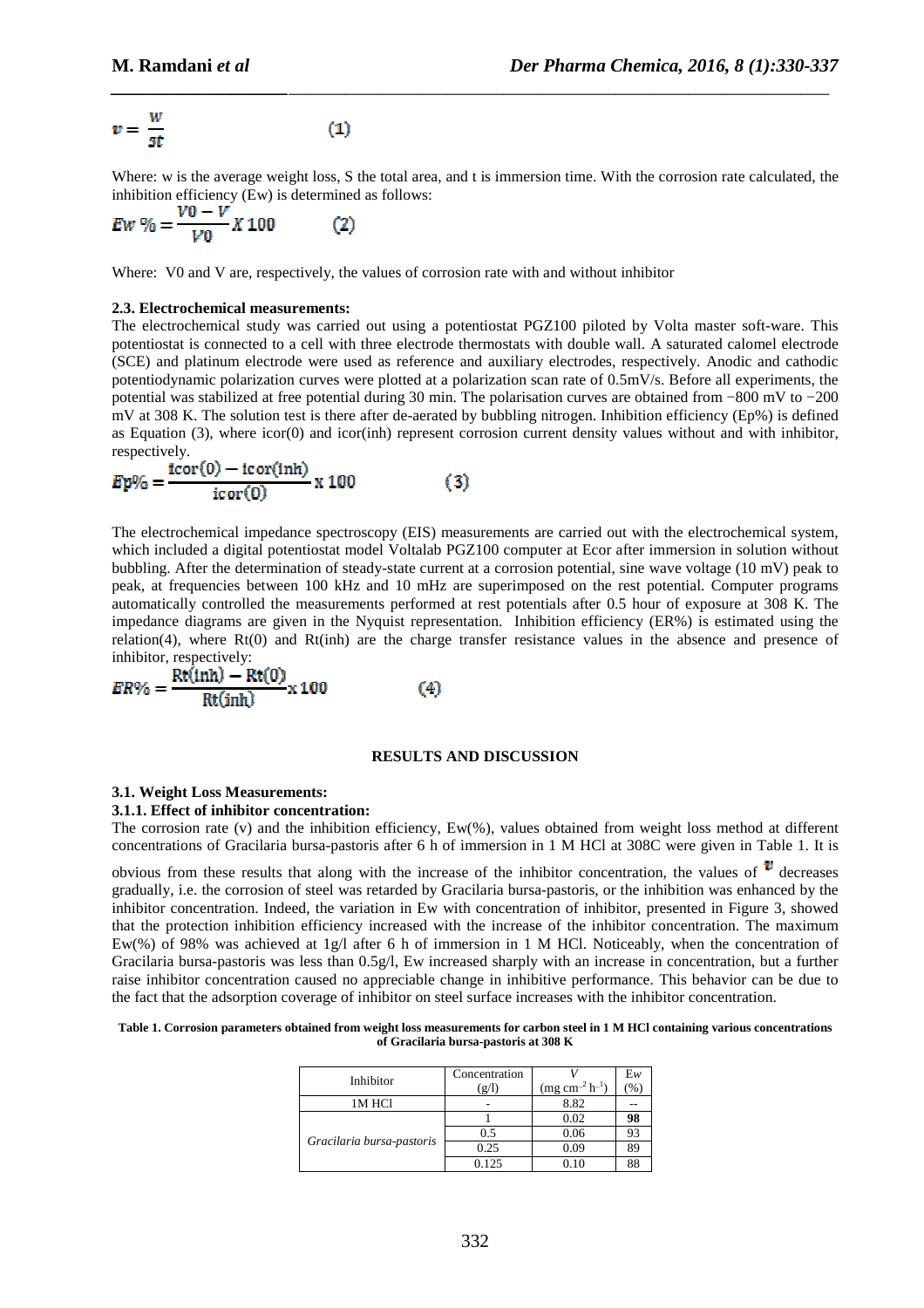

*\_\_\_\_\_\_\_\_\_\_\_\_\_\_\_\_\_\_\_\_\_\_\_\_\_\_\_\_\_\_\_\_\_\_\_\_\_\_\_\_\_\_\_\_\_\_\_\_\_\_\_\_\_\_\_\_\_\_\_\_\_\_\_\_\_\_\_\_\_\_\_\_\_\_\_\_\_*

**Figure 3. Relationship between corrosion rate and corrosion inhibition efficiency of mild steel in 1 M HCl and concentration of Gracilaria bursa-pastoris** 

#### **3.2. Electrochemical impedance spectroscopy (EIS).**

EIS experiments were undertaken mainly, as an independent and complementary tool to determine corrosion rates in a rapid and accurate way. Additionally, EIS allowed to gain insight into kinetics of electrochemical processes and the inhibition mode which occur at the mild steel/1 M HCl interface modified by the presence of Gracilaria bursapastoris. Figure 4 shows impedance spectra as Nyquist plots that were obtained for mild steel in the absence and presence of different concentrations of Gracilaria bursa-pastoris.

The corrosion inhibitive efficiency of compound  $1-0.125$  (g/l) for mild steel electrodes in 1 M HCl was examined via electrochemical impedance spectroscopy and the obtained Nyquist plots are shown in Figure 4. The impedance diagrams for blank (without inhibitor) and those for  $1-0.125$  feature a depressed semicircle (Figure 4), indicating that the corrosion process was mainly controlled by charge transfer and the presence of this compound did not change the mechanism of mild steel dissolution in HCl [14, 15].



**Figure 4. Nyquist plots of mild steel in 1 M HCl without and with different concentrations of Gracilaria bursa-pastoris at 308 K**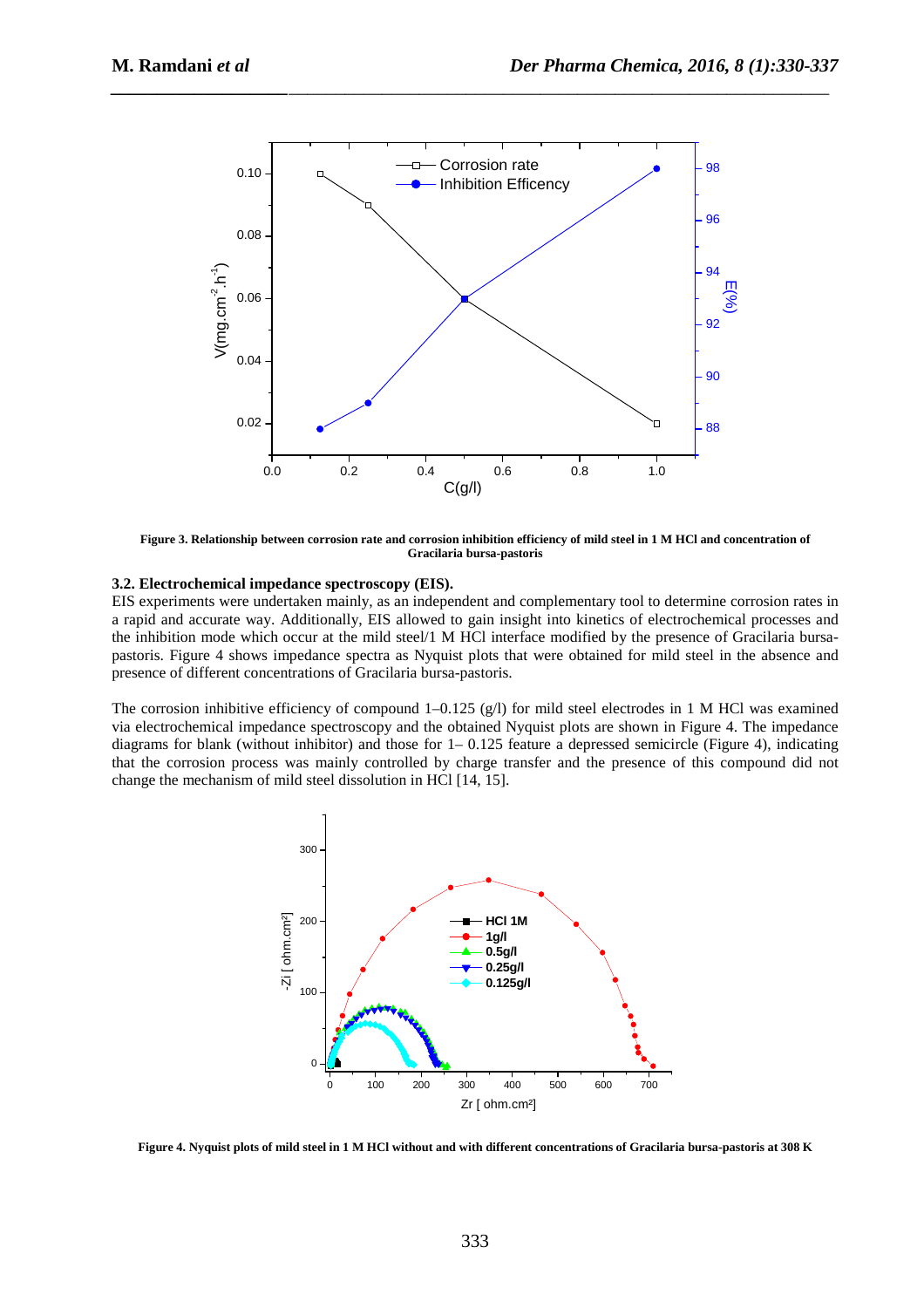Analysis of the Nyquist plots (Figure 4) showed a depressed capacitive loop which arises from the time constant of the electrical double layer and charge transfer resistance. This could be attributed to different physical phenomena such as roughness and in homogeneities of the solid surfaces, impurities, grain boundaries and distribution of the surface active sites [16]. All the curves obtained are approximated by a single capacitive semicircle, showing that the corrosion process was mainly charge-transfer controlled [17]. The general shape of the curves is very similar for all concentrations; the shape is maintained throughout the whole test period, indicating that almost no change in the corrosion mechanism occurred either due to the immersion time or to the inhibitor addition [18].

*\_\_\_\_\_\_\_\_\_\_\_\_\_\_\_\_\_\_\_\_\_\_\_\_\_\_\_\_\_\_\_\_\_\_\_\_\_\_\_\_\_\_\_\_\_\_\_\_\_\_\_\_\_\_\_\_\_\_\_\_\_\_\_\_\_\_\_\_\_\_\_\_\_\_\_\_\_*

| Inhibitor                 | Concentration<br>(g/l) | $R_{ct}$<br>$(\Omega.cm^2)$ | R,<br>$(\Omega.cm^2)$ | $C_{dl}$<br>$(\mu f/cm^2)$ | Е<br>(%) |
|---------------------------|------------------------|-----------------------------|-----------------------|----------------------------|----------|
| 1M HCl                    |                        | 14.57                       | 1.37                  | 200                        | $- -$    |
| Gracilaria bursa-pastoris |                        | 683                         | 1.88                  | 58.25                      | 97       |
|                           | 0.5                    | 232                         | 1.67                  | 69.81                      | 94       |
|                           | 0.25                   | 227                         | 1.71                  | 77.18                      | 93       |
|                           | 0.125                  | 164                         | 1.81                  | 86.31                      | 91       |

**Table 2. Impedance elements derived from spectra recorded for steel in 1 M HCl with varying concentrations of Gracilaria bursapastoris at**  $(308 \pm 1)$  **K** 

From Table 2, it is observed that addition of inhibitor increases Rct values (14.57–683  $\Omega$ .cm2) while decreases Cdl values (200–86.31µf/cm2); which indicated reduction in corrosion rate. Correspondingly, studied inhibitor showed good E(%) with similar trend and reached maximum of above 97% at concentration level of 1g/l.

Figure 5 show a typical set of impedance diagrams for mild steel in 1 M HCl without and with various concentrations of Gracilaria bursa-pastoris. The Nyquist diagram in the absence of inhibitor shows only one depressed capacitive loop at the higher frequency range (HF) with one capacitive time constant in the Bode-phase plot (Figure 5). In this case, the standard Randles circuit model of Figure 6, which has been previously used [19], fits well our experimental results. In this equivalent circuit, Rs is the solution resistance, Rct present the charge transfer resistance and CPE is the constant phase element. The constant phase element, CPE, is introduced in the circuit instead of a pure double layer capacitor in order to take into account the electrode surface heterogeneity resulting from surface roughness, impurities, dislocations, grain boundaries, adsorption of inhibitors, formation of porous layers [20, 21] and therefore to give a more accurate fit [22].



**Figure 5. Experimental data and best-fit results for impedance spectra (plotted as Nyquist and Bode diagrams) for steel in 1 M HCl containing 1.0 g/l of** *Gracilaria bursa-pastoris*



**Figure 6. Equivalent circuit used to fit the electrochemical impedance data**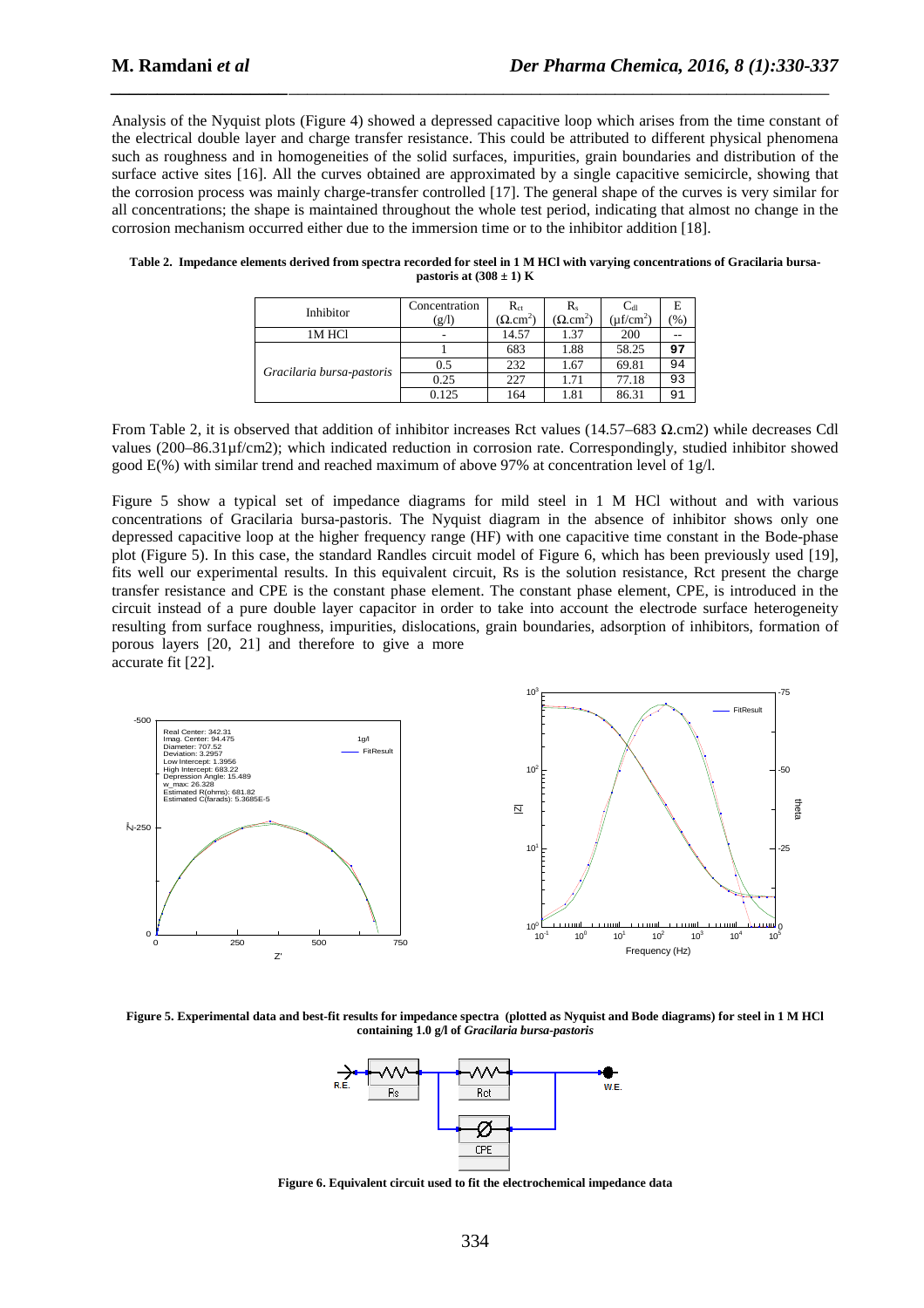#### **3.3. Potentiodynamic polarization study**

Figure 7 displays the potentiodynamic polarization curves of mild steel in 1 M HCl medium which were obtained before and after the introduction of various doses of Gracilaria bursa-pastoris inhibitor. Various corrosion parameters viz., corrosion current density (icorr), corrosion potential (Ecorr) and Tafel slope value (βa) derived from these figure are given in Table 3. The corrosion current densities were estimated by Tafel extrapolation of the cathodic and anodic curves to the open circuit corrosion potential.

*\_\_\_\_\_\_\_\_\_\_\_\_\_\_\_\_\_\_\_\_\_\_\_\_\_\_\_\_\_\_\_\_\_\_\_\_\_\_\_\_\_\_\_\_\_\_\_\_\_\_\_\_\_\_\_\_\_\_\_\_\_\_\_\_\_\_\_\_\_\_\_\_\_\_\_\_\_*



**Figure 7. Tafel plots for mild steel in 1 M HCl medium in presence and absence of** *Gracilaria bursa-pastoris* 

**Table 3: Polarization parameters for the mild steel in 1 M HCl containing different concentrations of** *Gracilaria bursa-pastoris* 

| Inhibitor                 | Concentration<br>(g/l)   | $-E_{corr}(mV/SCE)$ | $\frac{I_{corr}}{(\mu A/cm^2)}$ | -ßc | ßа  | E<br>$\frac{9}{6}$ |
|---------------------------|--------------------------|---------------------|---------------------------------|-----|-----|--------------------|
| IM HCl                    | $\overline{\phantom{a}}$ | 464                 | 1386                            | 164 | 135 | --                 |
| Gracilaria bursa-pastoris |                          | 456                 | 48                              | 172 | 74  | 97                 |
|                           | 0.5                      | 456                 | 50                              | 140 | 67  | 96                 |
|                           | 0.25                     | 446                 | 68                              | 131 | 67  | 95                 |
|                           | 0.125                    | 437                 | 128                             | 90  | 72  | 91                 |

From this table, it can be concluded that:

 $\rightarrow$  The Icorr values decrease with increasing inhibitor concentration.

 $\rightarrow$  The values of inhibition efficiency (E %) increase with inhibitor concentration reaching a maximum value (97%) at  $1 g/L$ .

 $\rightarrow$  The Gracilaria bursa-pastoris inhibitor is a mixed inhibitor.

On the other hand, the excellent behaviour of Gracilaria bursa-pastoris previously indicated in the Weight loss and EIS measurements is confirmed. Figure 8 gives the inhibition efficiency of Gracilaria bursa-pastoris in aggressive medium calculated by different methods.

![](_page_5_Figure_13.jpeg)

**Figure 8. Inhibition efficiency** *vs* **inhibitor concentrations calculated by different methods**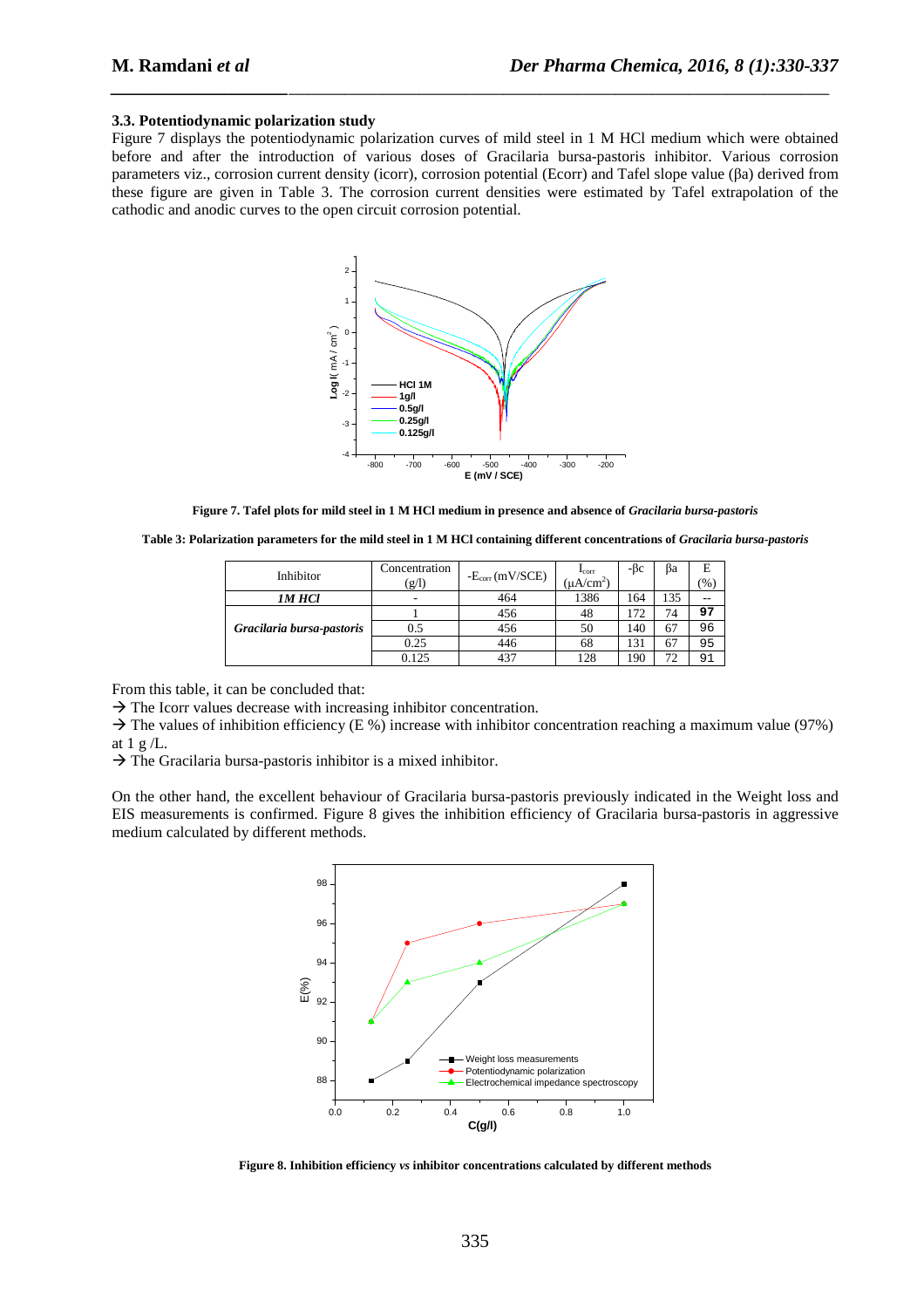#### **3.4 Adsorption Isotherm**

Because the corrosion of metals is associated with a negative change in the Gibbs free energy, an absorption isotherm must be calculated for the system in order to obtain the adsorption free energy ( $\Delta G^{\circ}_{\text{ads}}$ ) values; this isotherm is very necessary for understanding the mechanism of corrosion inhibition. In order to do this, the adsorption behavior must be known. It was assumed that the adsorption of this inhibitor followed the Langmuir adsorption isotherm. The Langmuir adsorption isotherm, presented in Eq. (5), is most often used to calculate the equilibrium constant (K<sub>ads</sub>). The value  $\theta$  in Eq. (5) represents the degree of surface coverage obtained from the potentiodynamic data [23]. Figure 9 shows Cinh/θ vs. Cinh and the straight line obtained for *Gracilaria bursapastoris*. The values of  $\Delta G^{\circ}{}_{ads}$  are obtained using Eq. (6). The values of the intercept are used to calculate K<sub>ads</sub>. Table 4 shows the calculated values of  $K_{ads}$  and  $\Delta G^{\circ}{}_{ads}$ .

*\_\_\_\_\_\_\_\_\_\_\_\_\_\_\_\_\_\_\_\_\_\_\_\_\_\_\_\_\_\_\_\_\_\_\_\_\_\_\_\_\_\_\_\_\_\_\_\_\_\_\_\_\_\_\_\_\_\_\_\_\_\_\_\_\_\_\_\_\_\_\_\_\_\_\_\_\_*

$$
\frac{c}{\theta} = \frac{1}{K} + C \tag{5}
$$

$$
\Delta G^{\circ}_{\text{ads}} = -RT \cdot \ln(55, 5, K) \tag{6}
$$

In general, for values of  $\Delta G^{\circ}_{ads}$  up to -20 kJ mol<sup>-1</sup>, the adsorption types were regarded as physisorption, where the inhibition occurs due to the electrostatic interactions between the charged molecules and the charged metal. For  $\Delta G^{\circ}$ <sub>ads</sub> values of -40 kJ mol<sup>-1</sup> or smaller were regarded as chemisorption, which is due to the charge sharing or a transfer from the inhibitor molecules to the metal surface to form a covalent bond. Table 4 showed that the calculated values of were in the range of -19.51 kJ mol<sup>-1</sup>. This suggested that the *Gracilaria bursa-pastoris* were adsorbed physically onto the mild steel surface [24, 25].

![](_page_6_Figure_7.jpeg)

**Figure 9. Adsorption isotherms of Gracilaria bursa-pastoris on the mild steel surface in 1 M HCl** 

**Table 4. Thermodynamics parameters adsorption of Gracilaria bursa-pastoris on the steel mild in HCl 1M media** 

| Inhihitor                 | <b>Nads</b> | $\Delta G^{\circ}$ .<br>ads<br>$kJ$ mol <sup>-1</sup> | Linear coefficient<br>regression $(r)$ |
|---------------------------|-------------|-------------------------------------------------------|----------------------------------------|
| Gracilaria bursa-pastoris | 36.87       | -19.51                                                |                                        |

#### **CONCLUSION**

From the principal result of the present work we can conclude that:

- The data obtained from the Tafel polarization curves, electrochemical impedance spectroscopy (EIS) and Weight loss , approve that *Gracilaria bursa-pastoris* is effective corrosion inhibitors for mils steel in 1 M HCl.

- The Tafel polarization curves indicate that both *Gracilaria bursa-pastoris* is mixed anodic-cathodic type inhibitors.

- The adsorption of *Gracilaria bursa-pastoris* followed the Langmuir adsorption isotherm, and the adsorption mechanism of inhibitor on mild steel surface from 1 M HCl occurred physically.